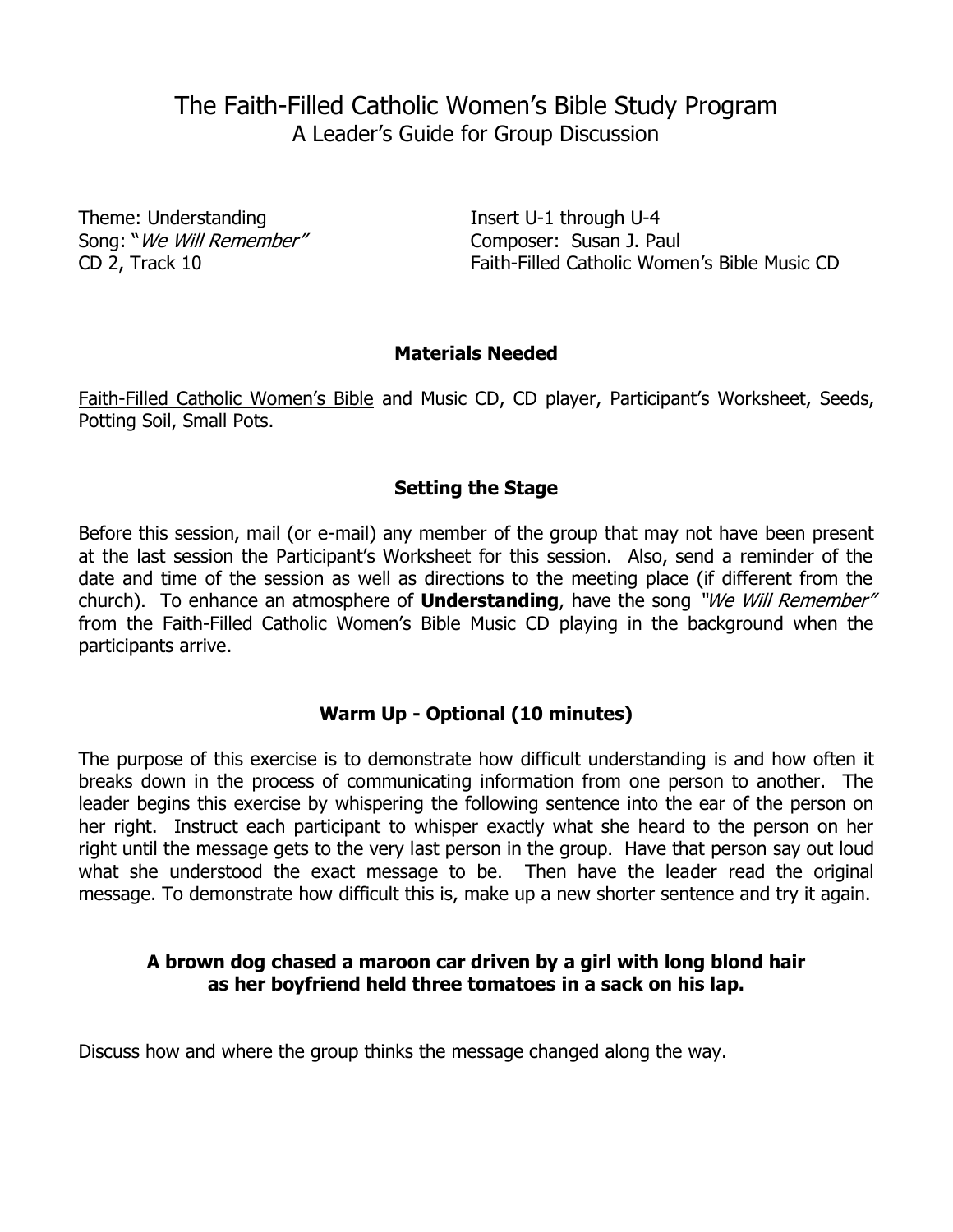# **Opening Discussion (15 minutes)**

Ask each participant to share her answers to the following questions: What does it mean to truly understand something? How can you tell if someone doesn't understand you? Why do you think understanding is so important when it comes to reading the Bible? After the discussion, read the **Plan and Purpose** article on insert page U-1. Ask the participants: How is understanding related to peace and contentment in the context of faith?

# **Spiritual Awakening - Opening Prayer**

Pray together the **Prayer** at the top of insert page U-2.

#### **Spiritual Awakening - Recognizing (5 minutes)**

Ask a volunteer to prayerfully read each of the Scripture passages in the **Recognizing** section of **Spiritual Awakening** on insert page U-2. Remind the readers to pause after each verse for a few moments of silence to allow any participant to spontaneously share any special meaning that verse has for her.

# **Spiritual Awakening - Reflecting (15 minutes)**

Read **John 8:31-59 (Page 157 NT)**. Then, ask the group to share their answers to these questions: How did the Jews respond to Jesus? Discuss the fact that this response came from people who said they believed in Jesus. How can this be? What does this same response look like in today's society? Do you ever catch yourself responding to a Catholic teaching in the same (or a similar) way? Read verses 42 and 43 again. Are there some teachings that we as a Church can't bear to hear? What about the phenomenon of being a cafeteria Catholic? Do we make this mistake in relation to some issues?

#### **Faith in Action - (15 minutes)**

Read the **Faith In Action** article on insert page U-4. Discuss answers to the following questions: Share your favorite story or any experience you have had where childhood innocence exposed a deeper understanding of some situation. How can having the understanding of a child help us to understand better God's purpose for our lives? Why do you believe Christ was so aware of the children around Him?